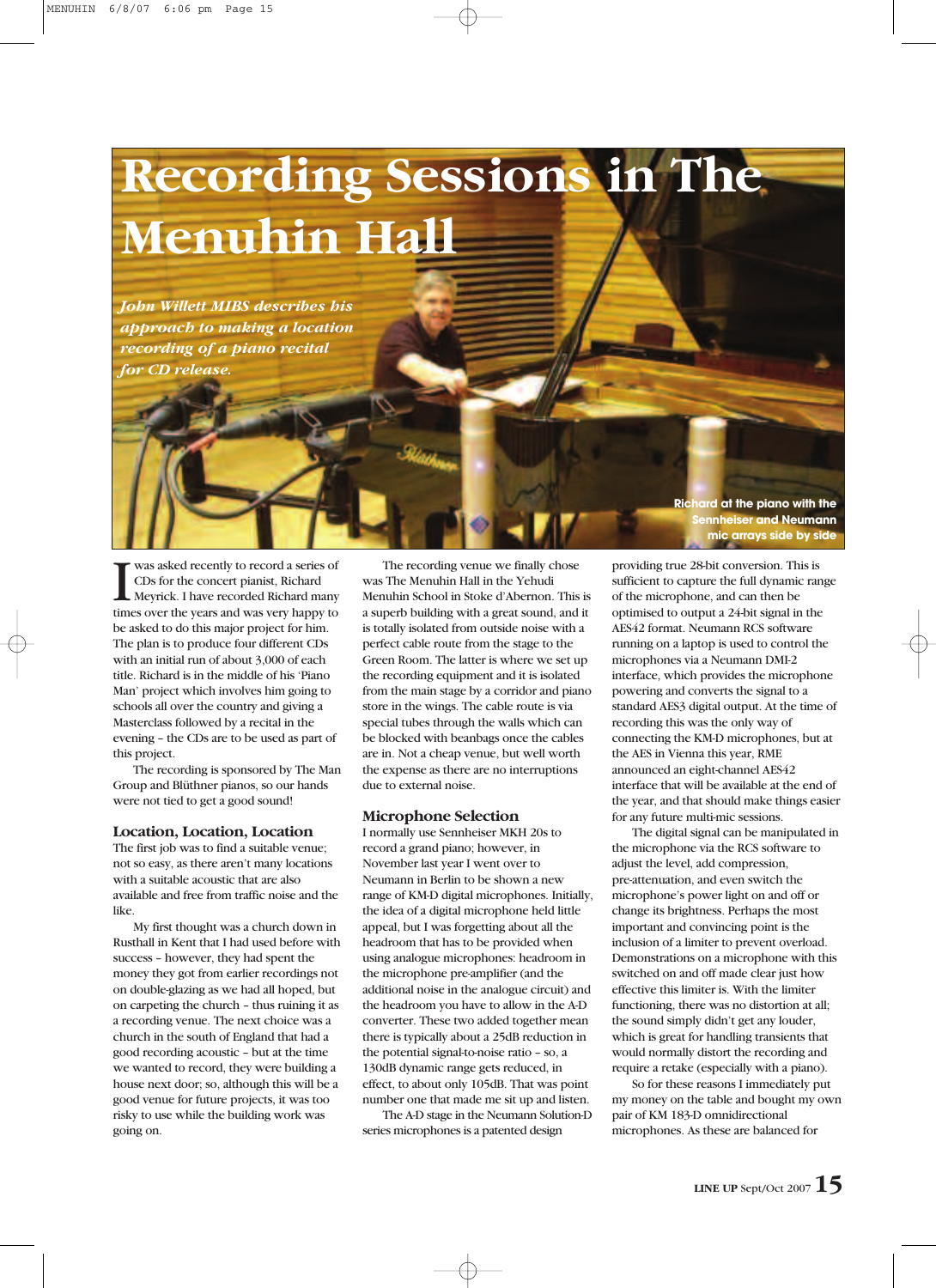diffuse-field applications, and therefore have a rising HF response, I have also put my name on the list for the new KK 131-D flat-omni (nearfield) capsules.

AES42 signals can only travel about 10 metres along my normal star-quad microphone cable, so I went along to Canford Audio and got them to make me some proper 110 Ohm balanced cables, terminated with the new Neutrik EMC XLR connectors (yes, I know – I'm lazy, and I am not proficient with lead-free solder yet). AES42 at 24/96 can travel about 200 metres along these cables, which is far more practical.

# **Rigging**

The microphones were set up as shown in the photograph. As mentioned above, the KM 183-D is a diffuse-field omni, but I wanted to place the mics in the near-field, only about a couple of metres from the piano. Anyone who has seen a polar-pattern of an omni microphone knows how the high frequencies are attenuated off-axis due to the physical size of the microphone, so to reduce the influence of the built-in HF lift I started by placing the 183-Ds at about 45 degrees. Auditioning this configuration revealed that the mics were still a bit too bright, so I turned them through 90 degrees to place them vertical. In this position the frequency response was ruler flat and the piano sounded great. As this was my first outing with the KM-D series, I also made a simultaneous parallel recording with a pair of MKH 20s as I normally would, as a failsafe backup. They were pointed directly at the piano as they have a flat response head on.

The two KM 183-Ds were connected to the DMI-2 interface which clocked both mics to the required 96kHz sample rate. I dialled in a digital gain of 25dB which produced an absolute maximum peak of about –4dBFS, and so I didn't actually need the built-in mic limiter, and no compression was applied at all.

The output of the DMI-2 was fed to an AES splitter feeding a Fostex FR-2 machine for the main recording at 24/96, as well as an Audio & Design ProBox 10 sample rate converter. This down-converted to 16/44.1 to feed an old Fostex D-10 DAT machine as a safety backup. The MKH 20s were amplified and converted to digits using an Audio & Design DMA2 24/96 digital microphone pre-amplifier, and its output was routed to a second FR-2 machine, kindly loaned by SCV London for the recording.

Monitoring was via a Grace m902 headphone amp feeding Sennheiser HD 650

headphones, along with a pair of Klein+Hummel O110D active monitors. Talkback was via a custom unit I made myself many years ago, and this also controlled the red lights. In addition to the Fostex machine's metering, I also used 'The Box' to monitor the stereo soundstage imaging.

## **The Sessions**

The first recording session occupied five consecutive days just before Christmas 2006, and the sessions went extremely well with the KM-D microphones behaving flawlessly – and everyone was delighted with the results.

The KM-D microphones are so quiet that we had no background noise 'clue' when we were playing takes back. We kept thinking something was wrong, as every time we started to play back a take we couldn't hear anything – until the music started. They are amazingly quiet mics! The other thing to mention is that the sound of the microphones is the sound of the capsules with nothing added and nothing taken away. Once we had tamed the top end by angling the microphones correctly, everything was wonderful.

My philosophy when recording is always to let the musician perform; adrenaline running and playing his/her heart out. So I always start with a take of the complete piece, often followed by a second take of the complete piece. Only then, if there are still some mistakes will we take smaller sections. I always like to keep these covering takes as long as possible to get the musician in performance mode again, although sometimes this is not possible.

Once the recording is completed, we choose the best performance as the master take and edit the corrections into this, trying to keep the soul of the performance as much as possible.

For this project, one of the pieces we recorded was just about the most difficult piano piece ever written: Ravel's *Gaspard de la Nuit*. That ended up being a bit more of a knitting exercise than the others, but equally one piece was captured in a single take, and most only needed one or two edits.

I find keeping the performance in mind is absolutely vital – it seems many commercial recordings are note perfect, but because these are compiled from many short takes, the bored musician is just playing notes rather than music. This sort of CD will be listened to once and put on the shelf never to be listened to again. I certainly don't want that happening to any CD that I record!

### **Editing**

absolutely

results. A second recording session was arranged for just before Easter, with exactly the same setup as before, and after a further four days of recording and two more days of editing we now have all the finished tracks for the first two CDs. I then spent a further day

discs, *Richard Meyrick plays CHOPIN* and *Richard Meyrick*

and Harbeth Monitor 30s) and I am delighted that everything holds up very well. Too many modern CDs seem to have the life

*plays BEETHOVEN*, and sent them to Richard and the sponsors to approve. I did not compress the recording at all, or even change the levels – it ended up being exactly as recorded; just edited. I listened to the CDs in the car as well as at

A few weeks after the recording session, early this year, I spent a weekend with Richard editing the material using Samplitude9 on the PC. I find this to be an excellent program, although I would prefer Sequoia (Samplitude's big brother) as it has much better cross-fade editing – but it's three times the price. In any case, Samplitude9 has superb CD burning facilities built-in, with full CD text and ISRC code settings.

In all, we spent about twenty hours editing over a weekend and the pianist and sponsors were



**The RCS software control screen for configuring the KM-D digital microphone**